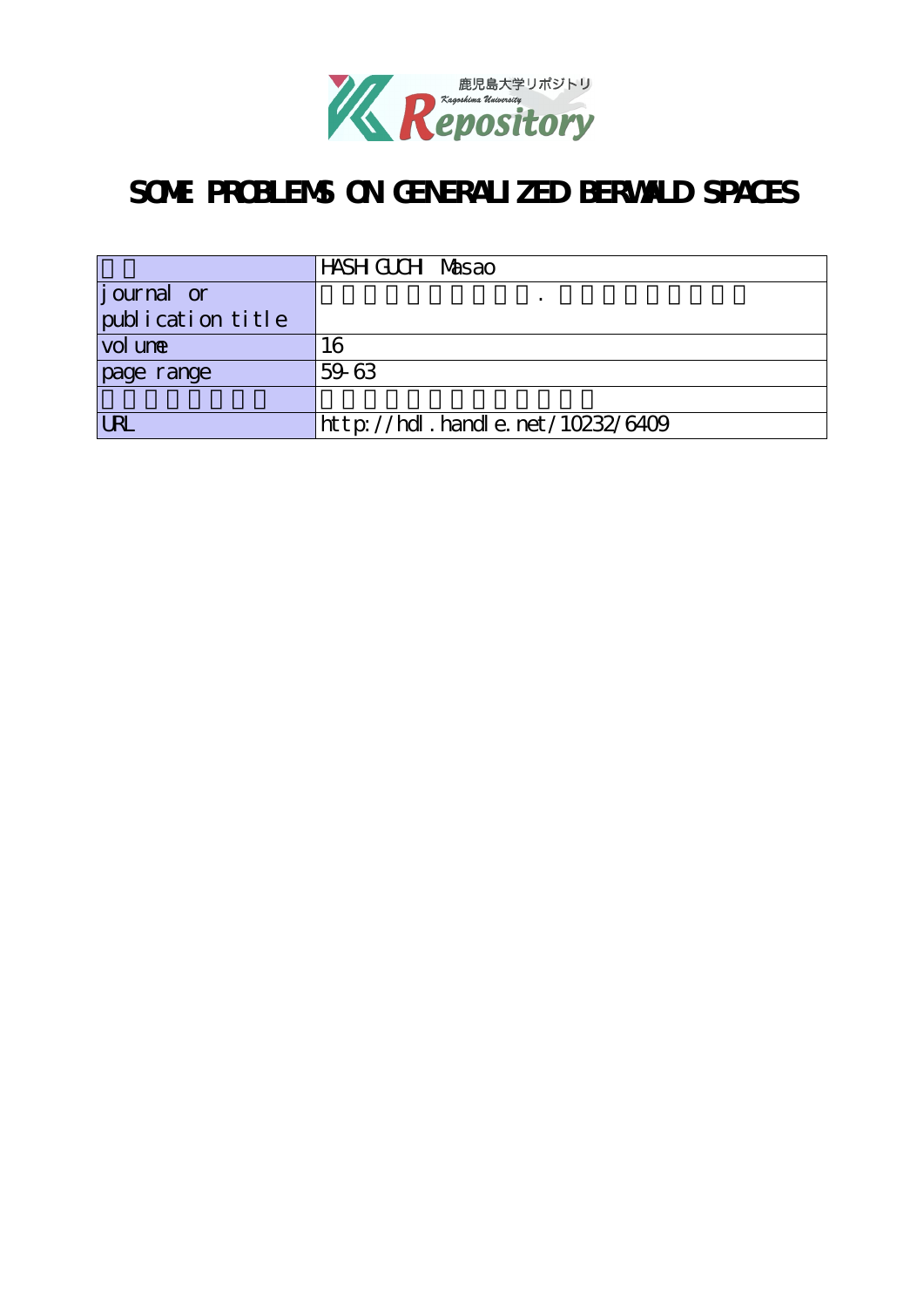# **SOME PROBLEMS ON GENERALIZED BERWALD SPACES**

|                    | HASH GUCH Masao                               |
|--------------------|-----------------------------------------------|
| <i>j</i> ournal or |                                               |
| publication title  |                                               |
| vol une            | 16                                            |
| page range         | 59-63                                         |
|                    |                                               |
| URL                | $ht$ t p: //hdl. handl e. net /10232/00000496 |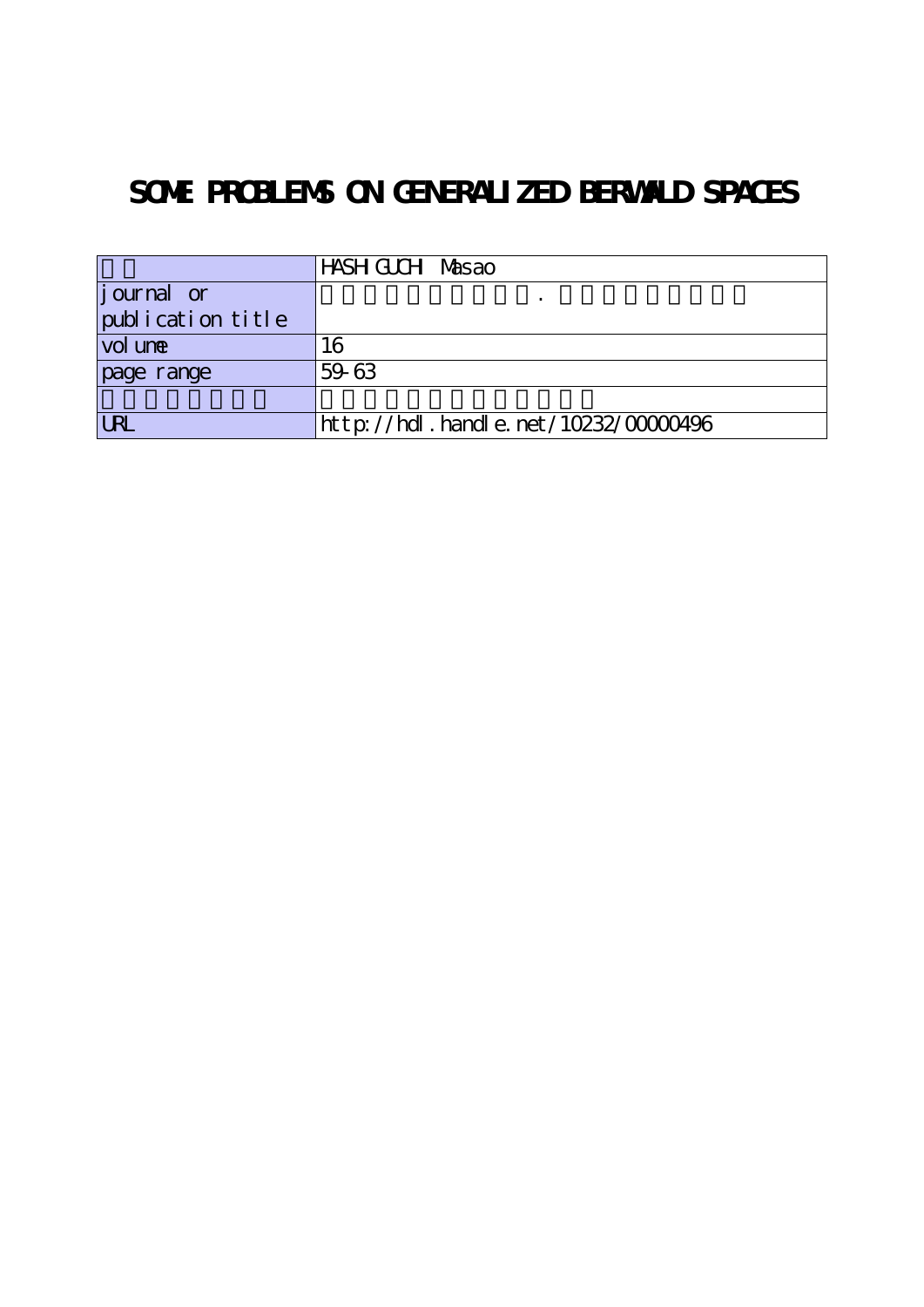Rep. Fac. Sci., Kagoshima Univ., (Math., Phys., & Chem.), No.16, p.59-63, 1983

# SOME PROBLEMS ON GENERALIZED BERWALD SPACES

#### By

#### Masao HASHIGUCHI\*

(Received September 10, 1983)

#### Abstract

This article is a revised note of the lecture given by the author on May 16, 1983 on the occasion of his visit to University of Debrecen in Hungary. In this lecture the author talked about generalized Berwald spaces, and presented ten problems to be considered on these spaces.

### §1. Generalized Berwald spaces.

In these several years I have been interested in generalized Berwald spaces. In this lecture I would like to talk about these spaces, and present some problems to ask your cooperations. For details of these spaces, refer to our synthesized paper  $[6]$ , which was jointly written with Prof. Ichijyo on the occasion of this visit.

Let M be an  $\eta$ -dimensional differentiable manifold, and TM be the tangent bundle. A coordinate system  $(x^i)$  in M induces a canonical coordinate system  $(x^i, y^i)$  in TM. And we shall express a Finsler connection FT by its coefficients  $(F_{jk}^i, N_k^i, C_{jk}^i)$ . If  $F_{jk}^i-F_{kj}^i$ 0, then FT is called symmetric, and if  $F_{jk}-F_{kj}=\delta_{j}\sigma_{k}-\delta_{k}\sigma_{j}$  for some covariant vector field  $\sigma_k$ , then FT is called semi-symmetric. Especially, if  $\sigma_k$  is a gradient vector field  $\sigma_k$ =  $\partial \sigma(x)/\partial x^k$ , we say FT to be  $\sigma$ -semi-symmetric. A Finsler connection is called *linear*, if  $F_{ik}^{i}$  depend on position alone.

In a Finsler space  $F^n=(M,L)$ , where L is the fundamental function, the geodesics are expressed in the form

 $d^2x^i/ds^2 + G_{jk}^i(x, dx/ds)(dx^j/ds)(dx^k/ds) = 0,$ 

where s is the arc-length. Then we have a canonical Finsler connection  $BT=(G_{ik}^i)$  $y^{j}G_{jk}^{i}$ , 0) named the *Berwald connection*. If B<sub>L</sub> is linear, then the space  $F^{n}$  is called a Berwald space.

Let  $g_{ij}$  be the fundamental metric tensor of  $F^n$ . Putting

$$
\Gamma^{\ast}{}_{j\bm{k}}^{\phantom{\ast}}\!=\!\tfrac{1}{2}g^{im}(\delta g_{im}/\delta x^{\bm{k}}\!+\!\delta g_{\bm{k}m}/\delta x^j\!-\!\delta g_{jk}/\delta x^m),\;g^{i}_{jk}\!=\!\tfrac{1}{2}g^{im}\partial g_{jm}/\partial y^{\bm{k}},
$$

we have another canonical Finsler connection  $CT=(\Gamma^*_{jk},y^j\Gamma^*_{jk},g_{jk}^i)$  named the Cartan connection. We know that  $BT$  is linear if and only if  $CT$  is linear, and then it holds

Department of Mathematics, Faculty of Science, Kagoshima University, Kagoshima, Japan.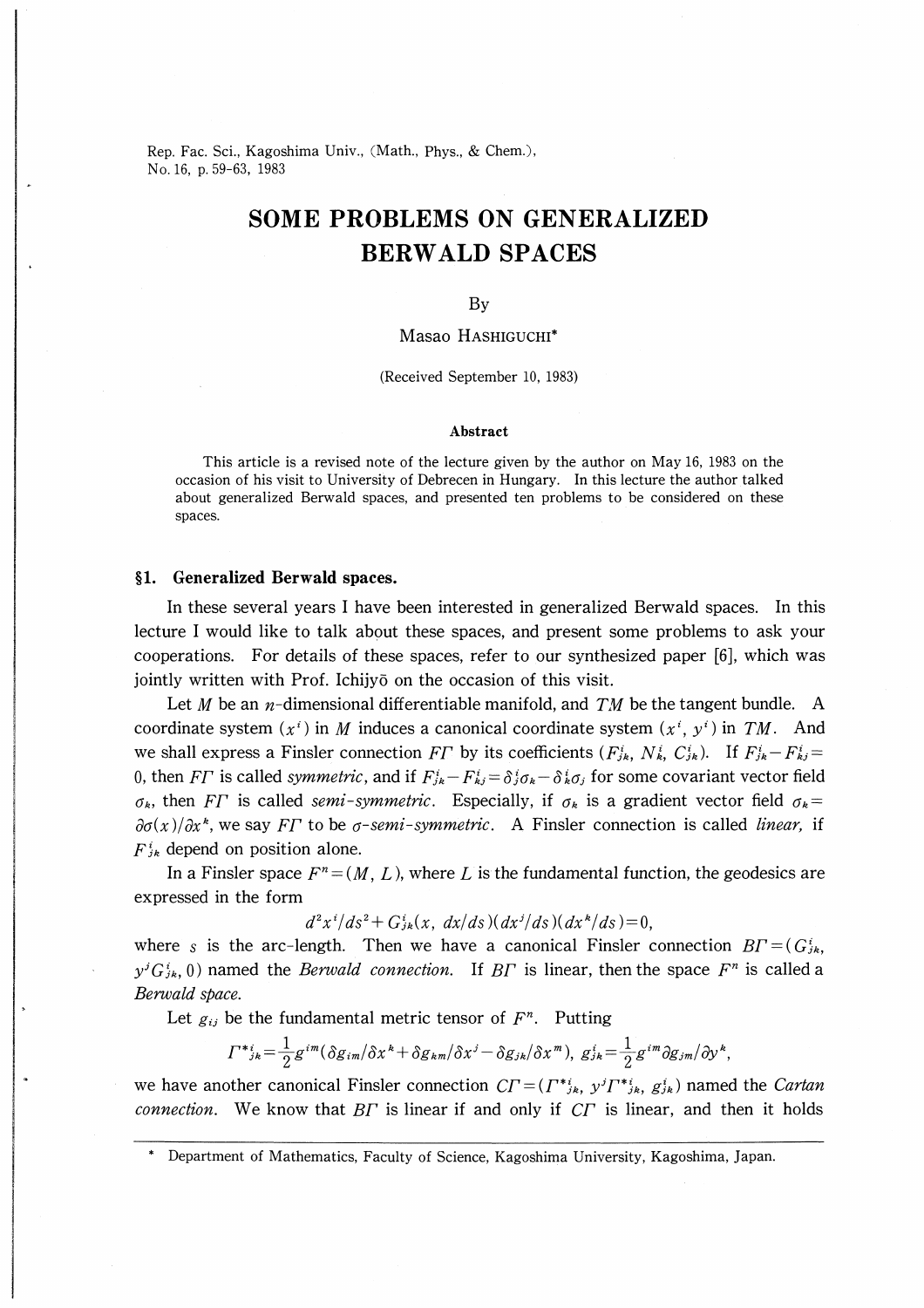$\Gamma^{*i}_{jk}= G^i_{jk}$ . So we can define a Berwald space in terms of the Cartan connection.

Suggested by Prof. Wagner [18] (1943), Hashiguchi [3] (1975) generalized the notion of Berwald space, and defined a *generalized Berwald space* in general dimensions as a Finsler space such that we can introduce a *linear generalized Cartan connection GCF*, that is, a Finsler connection  $(F_{jk}(x), y^j F_{jk}(x), g_{jk}^i)$  satisfying  $g_{ijk}=0$ . If GCT is symmetric, then  $GCT = CT$  by Prof. Matsumoto's axioms [10] (1966), and the space is a Berwald space.

By Prof. Matsumoto  $[11]$  (1981) a generalized Berwald space is also defined as a Finsler space such that we can introduce a *linear generalized Berwald connection GBF*, that is, a Finsler connection  $(F_{jk}(x), y^j F_{jk}(x), 0)$  satisfying  $L_{jk}=0$ . If GBT is symmetric, then  $GBT = BT$  by Prof. Okada's axioms [15] (1982), and the space is a Berwald space.

By the definition of a generalized Berwald space, a Finsler space has the possibility that it becomes various generalized Berwald spaces. Because we might introduce various linear  $GB\Gamma$  in a fixed Finsler space. So we have

Problem 1. To discuss this possibility.

We can also consider this problem under some conditions. For example, Aikou-Hashiguchi [1] (1981) showed

**Theorem 1.** Let F<sup>n</sup> be a generalized Berwald space by a linear  $GB\Gamma = (F_{jk}(x), y^jF_{jk}^i)$  $(x)$ , 0). If the paths with respect to a linear connection  $F_{jk}(x)$  coincide with the geodesics of  $F<sup>n</sup>$ , then  $F<sup>n</sup>$  is a Berwald space. If in a Berwald space  $F<sup>n</sup>$  we can find a tensor  $T<sup>i</sup><sub>jk</sub>(x)$ satisfying

$$
(\delta s \delta f + g_{sj}g^{ir} + 2g_{sj}^{i}y^{r})T_{rk}^{s} = 0,
$$

then  $F^n$  becomes a generalized Berwald space by the linear  $GB\Gamma = (G_{jk}^i + \frac{1}{2}T_{jk}^i, y^j(G_{jk}^i))$ 

 $+\frac{1}{2}T_{jk}^{i}$ , 0) such that the paths coincide with the geodesics.

If we can find such a  $T_{ik}(x) \neq 0$ , a Berwald space becomes a non-trivial generalized Berwald space. So we have

**Problem 2.** Is there a tensor  $T_{ik}^{i}(x) \neq 0$  stated in Theorem 1?

On the other hand, we have

**Problem 3.** To find an example of a Finsler space which cannot become a generalized Berwald space.

### §2. Wagner spaces.

 $1^{\circ}$  As a special generalized Berwald space, we have a *Wagner space*, which is defined as a Finsler space such that we can introduce a *linear Wagner connection W<sub>I</sub>*, that is, a semi-symmetric linear GCF. Prof. Wagner [18] introduced such a space in the twodimensional case, and showed that a space  $(M, L)$  with a so-called cubic metric  $L =$  $(a_{ijk}(x)y^i y^j y^k)^{1/3}$  is an example. The following problem is due to Prof. Matsumoto:

Problem 4. In general dimensions, to find a condition that a Finsler space with a cubic metric be a generalized Berwald space.

In their paper [13] (1979), Professors Matsumoto and Numata gave a condition that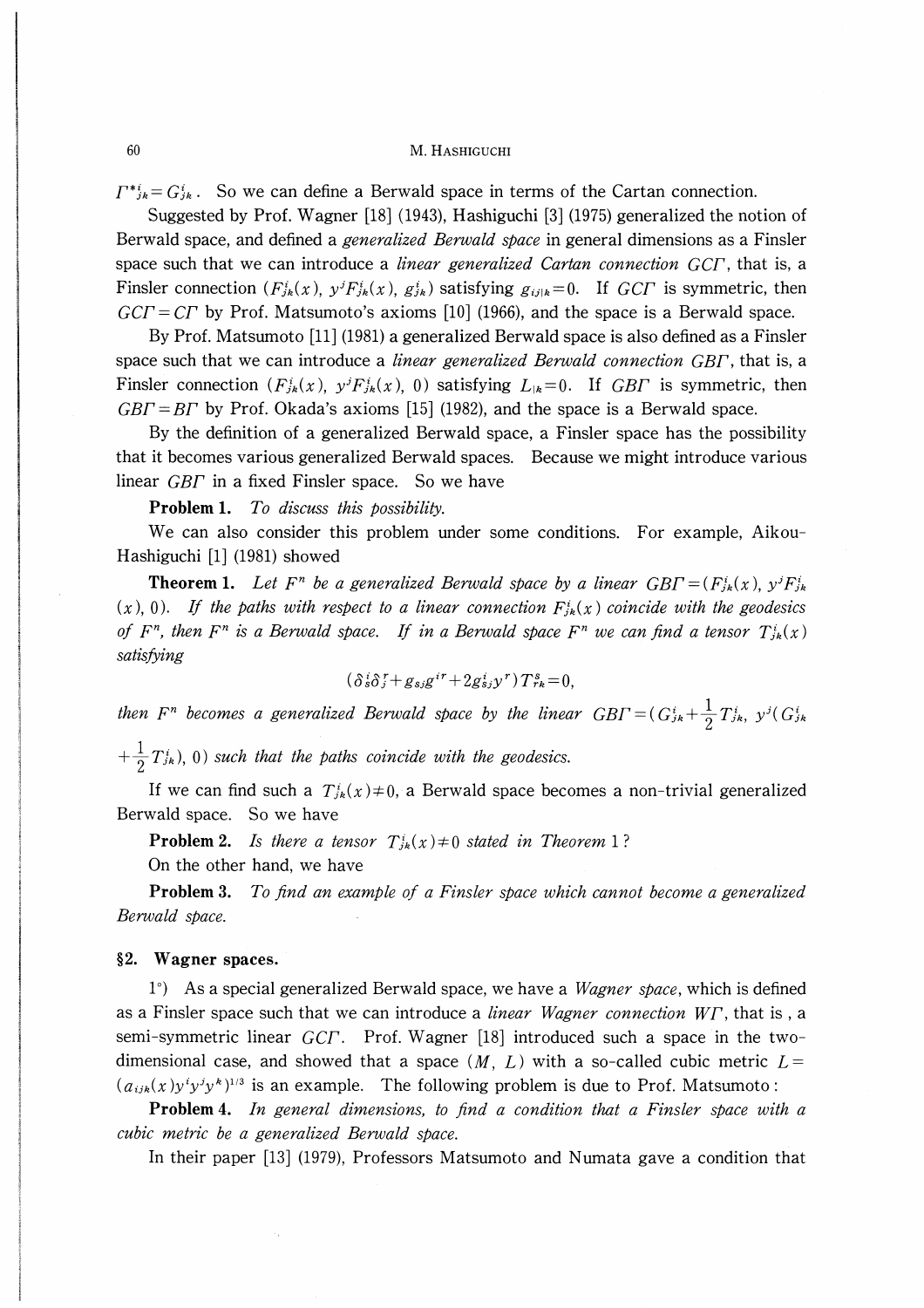such a space be a Berwald space. This result should be generalized to a result of a generalized Berwald space.

We have a lot of results on Berwald spaces. So we have generally

Problem 5. To generalize results on Berwald spaces to the corresponding results on generalized Berwald spaces.

 $2^{\circ}$ ) As another example of a two-dimensional Wagner space, Prof. Matsumoto [12] (1983) gave a Kropina space  $(M, L)$  with  $L = a_{ij}(x)y^i y^j/b_i(x)y^i$ , where  $a_{ij}$  is a Riemannian metric tensor field and  $b_i$  is a covariant vector field. And also, he showed that a twodimensional Wagner space is a Berwald space if it is Landsberg. Therefore, a Kropina space is a Berwald space, if it is Landsberg.

By the result of Berwald  $[2]$ , in a two-dimensional Berwald space the main scalar *I* is constant, if the curvature K does'nt vanish. However, the main scalar I of a Kropina space is given by

 $I=3/(2(b_1y^1+b_2y^2/b_1y^2-b_2y^1)^2+1)^{1/2}$ ,

when we express L in the form  $L = ((y<sup>1</sup>)<sup>2</sup> + (y<sup>2</sup>)<sup>2</sup>)/ (b<sub>1</sub>y<sup>1</sup> + b<sub>2</sub>y<sup>2</sup>)$  using an isothermal coordinate for  $a_{ij}$  (Hashiguchi-Hōjō-Matsumoto [4] (1973)). Since the *I* is not constant, K vanishes. Therefore we have

**Theorem 2.** A two-dimensional Kropina space is locally Minkowski, if it is Landsberg.

A locally Minkowski space is, by the original definition, a Finsler space such that there exists a coordinate sysem  $(x^i)$  in which L is a function of  $y^i$  alone, and is characterized as a Berwald space whose curvature  $R^2$  vanishes. So we hope to solve

Problem 6. To give a direct proof for Theorem 2 based on the original definition.

It is noted that a two-dimensional Kropina space is Landsberg if and only if  $b_1 + \sqrt{-1}b_2$ is a complex analytic function of the variable  $x_1+\sqrt{-1}x_2$ . Moreover, we have

**Problem 7.** To discuss the above considerations for Kropina spaces in the case of general dimensions.

 $3^{\circ}$ ) As a special Wagner space we have a  $\sigma$ -Wagner space, which is defined as a Finsler space such that we can introduce a *linear*  $\sigma$ -*Wagner connection*  $\sum W \Gamma$ , that is, a  $\sigma$ semi-symmetric linear GCF.

Such a space plays an important role in the conformal theory of Finsler metrics. Hashiguchi-Ichijyō [5] (1977) showed

**Theorem 3.** A Finsler space  $F^n$  is conformal to a Berwald space if and only if  $F^n$  is  $a$   $\sigma$ -Wagner space.

**Theorem 4.** A Finsler space  $F<sup>n</sup>$  is conformal to a locally Minkowski space, if and only if  $F^n$  is a  $\sigma$ -Wagner space with respect to a  $\sum W\Gamma$  whose curvature  $R^2$  vanishes.

Theorem 4 has been also proved directly by the original definition by Prof. Tamassy and Prof. Matsumoto [6] (1979).

These theorems show that if we know a result on a Berwald space or a locally Minkowski space, we can directly obtain a result on a space conformal to a Berwald space or a locally Minkowski space in terms of a  $\sigma$ -Wagner space. For example, Prof. Kantor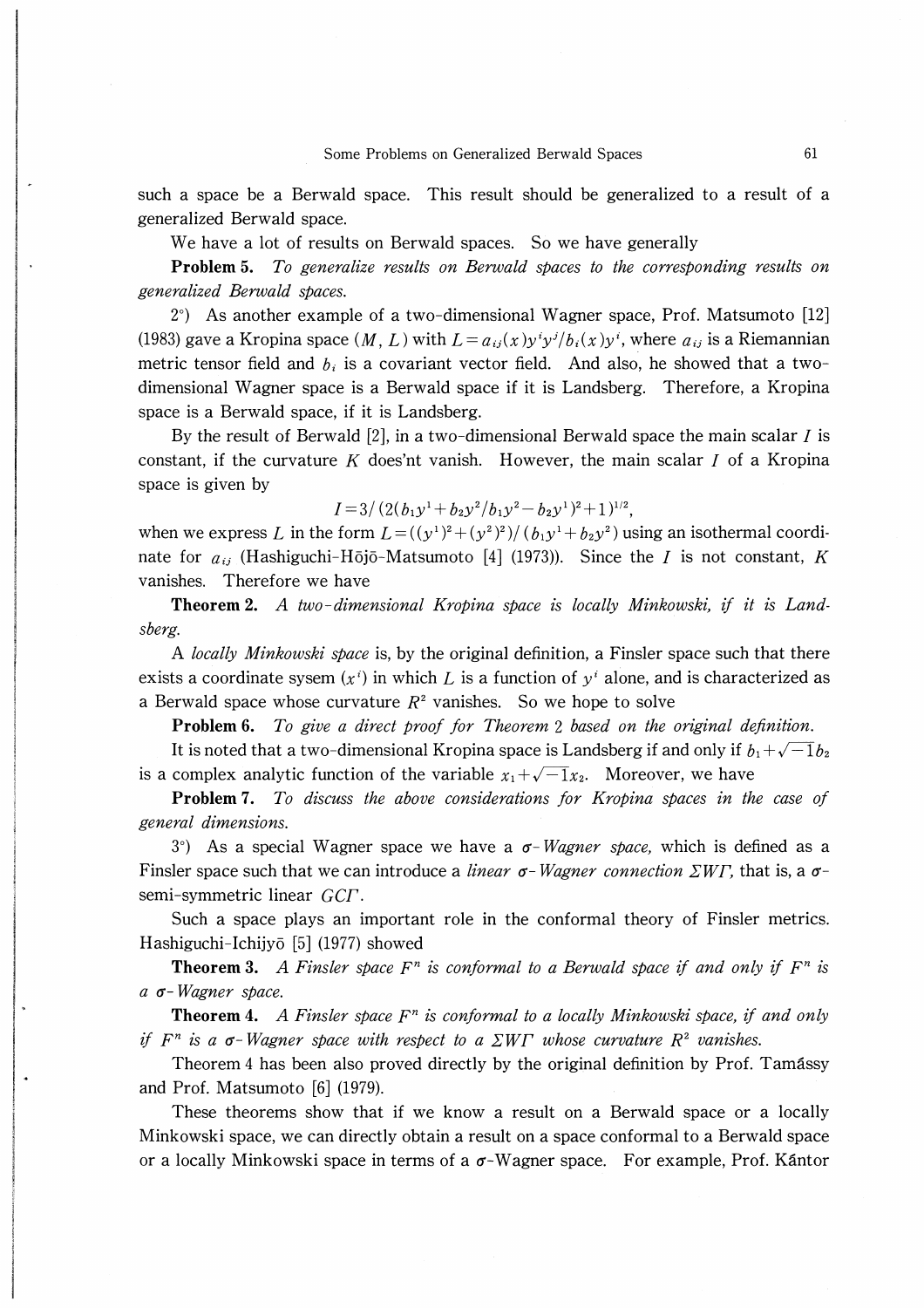#### 62 M. HASHIGUCHI

(nee Varga) [17] (1978) showed that if an  $n(\geq 3)$ -dimensional Finsler space  $F<sup>n</sup>$  is a Berwald space of scalar curvature K, then it is a Riemannian space of constant curvature  $K$  or a locally Minkowski space, according as  $K \neq 0$  or  $K=0$ .

(This was also obtained in Numata

Let  $F^n$  be a Wagner space. If  $K=R_{ijk}y^jX^iX^k/L^2h_{ik}X^iX^k$  does'nt depend on  $X^i$ , the space is called of  $W$ -scalar curvature. The theorem of Professors Kantor and Numata was generalized by Hashiguchi-Kantor [7] (1979) as follows:

**Theorem 5.** If an  $n(\geq 3)$ -dimensional Finsler space is a  $\sigma$ -Wagner space of Wscalar curvature K, then it is conformal to a Riemannian space of constant curvature K, or conformal to a locally Minkowski space, according as  $K \neq 0$  or  $K=0$ .

Generally, we have

**Problem 8.** To obtain theorems on  $\sigma$ -Wagner spaces, corresponding the other theorems on Berwald spaces or locally Minkowski spaces.

Especially, we hope to pay attention to results on the spaces of scalar curvature.

### §3.  $\{V, H\}$ -manifolds.

Lastly, we shall give a few words from the global standpoint. Prof. Ichijyo [8, 9] (1976) gave an interesting theory. Let V be an  $n$ -dimensional linear space with a fixed base  $\{e_a\}$ . A global coordinate system  $(v^a)$  is introduced on V by  $v=v^ae_a$ .

Let  $f(y)$  be a positive-valued differentiable function defined on  $V-\{0\}$ , which satisfies the following condition :

(1)  $f(\lambda v) = \lambda f(v)$  for  $\lambda > 0$ ,

(2) ( $g_{ab}$ ) is positive-definite, where  $g_{ab} = \frac{1}{2} \partial^2 f^2 / \partial v^a \partial v^b$ .

Then the set  $G = \{T \in GL(V)| f(Tv) = f(v) \text{ for any } v \in V\}$  is a closed subgroup of the general linear group  $GL(V)$ , and so becomes a Lie group.

Let H be a Lie subgroup of G, and let M admit the H-structure in the sense of  $G$ structure. Let  $\{U\}$  be a coordinate system and  $z = \{z_a\}$  be a linear frame adapted to the *H*-structure. Then any tangent vector y at x is expressed as  $y=v^a z_a$ , to which  $v=v^a e_a$ corresponds. If we define a function  $L(x, y)$  on  $TM-\{0\}$  by  $L(x, y)=f(y)$ , it is shown that L does'nt depend on  $\{U\}$ ,  $\{z_a\}$ . Thus we have a Finsler space  $(M, L)$ , which is called a  ${V, H}$ -manifold.

Now, if we take a G-connection  $F_{ik}(x)$  relative to the H-structure, it is shown that  $(F_{jk}^i, y^j F_{jk}^i, 0)$  satisfies  $L_{jk}=0$ . A  $\{V, H\}$ -manifold is just a generalized Berwald space.

Conversely, let  $(M, L)$  be a generalized Berwald space with respect to a linear  $GB\Gamma$  $=(F_{jk}^i, y^jF_{jk}^i, 0)$ . If we take the holonomy group H of the linear connection  $F_{jk}^i(x)$ , it is shown that  $(M, L)$  is a  $\{V, H\}$ -manifold under some conditions.

We said "under some conditions".  $M$  should be connected. The other conditions are concerned with the fundamental function L. L should be defined on  $TM-\{0\}$ , and  $(g_{ii})$ should be positive-definite. However, such conditions are too strong. So we have

**Problem 9.** To define a  $\{V, H\}$ -manifold under somewhat weaker conditions.